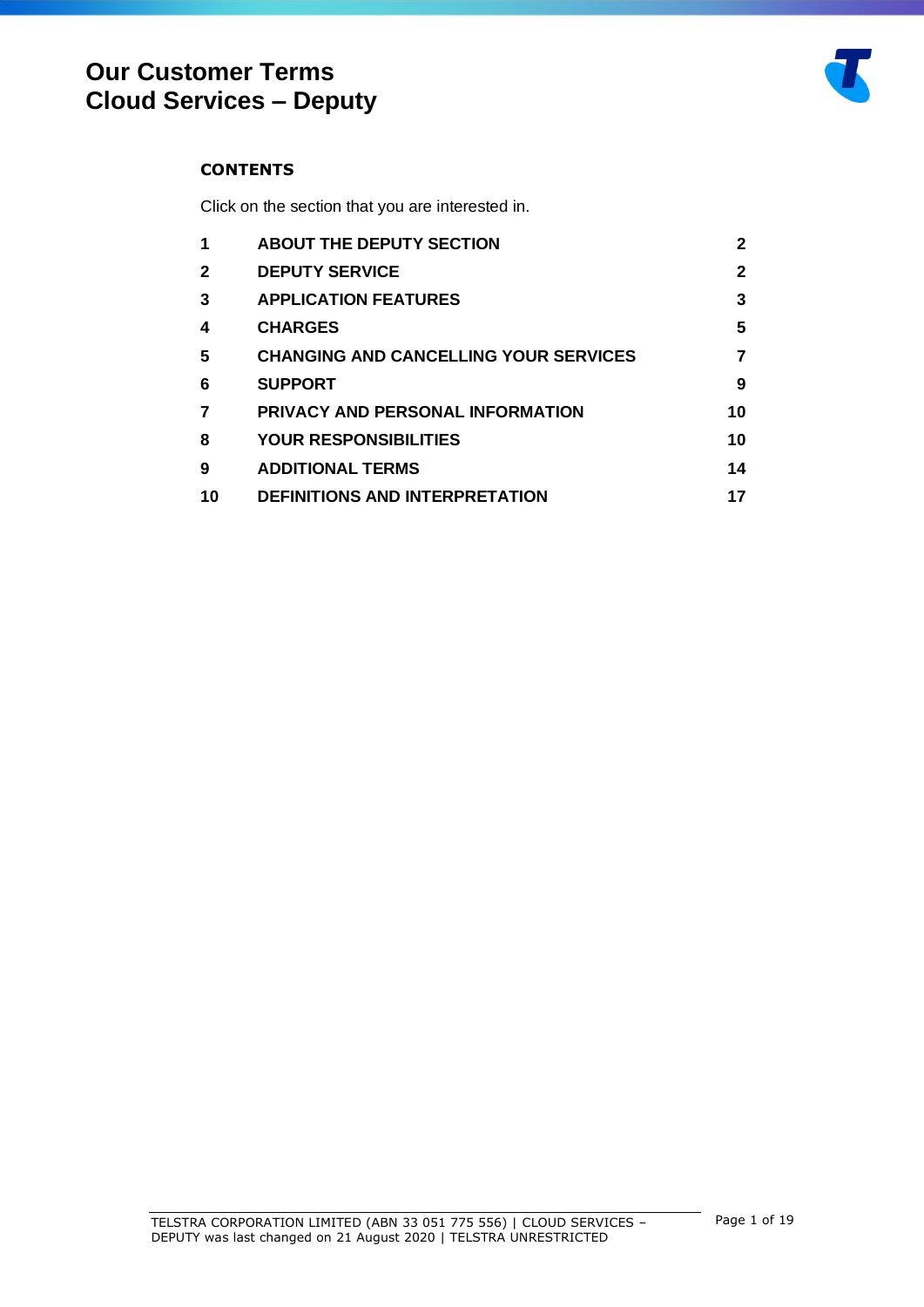

Certain words are used with [the](http://www.telstra.com.au/customerterms/bus_government.htm) specific meanings set out below or in the [General Terms section of Our Customer Terms.](http://www.telstra.com.au/customerterms/bus_government.htm)

## <span id="page-1-0"></span>**1 ABOUT THE DEPUTY SECTION**

- 1.1 This is the Deputy Service section of Our Customer Terms. Depending on the nature of the products and services you are receiving under this Cloud Services section, provisions in other parts of the Cloud Services section, as well as in the General Terms of Our Customer Terms at [http://www.telstra.com.au/customer-terms/business](http://www.telstra.com.au/customer-terms/business-government/index.htm)[government/index.htm,](http://www.telstra.com.au/customer-terms/business-government/index.htm) may apply.
- 1.2 See section one of the General Terms of the Cloud Services section for more detail on how the various parts of the Cloud Services section are to be read together.
- 1.3 Unless you have entered into a separate agreement with us which excludes them, [the General Terms section of Our Customer Terms](http://www.telstra.com.au/customerterms/bus_government.htm) also applies. See section one of the General Terms of Our Customer Terms at <http://www.telstra.com.au/customer-terms/business-government/index.htm> for more detail on how the various sections of Our Customer Terms are to be read together.

## <span id="page-1-1"></span>**2 DEPUTY SERVICE**

**Deputy is not available for purchase by new customers from 21 August 2020. Customers who have purchased Deputy before that date can continue on their current terms until further notice.** 

#### **What is Deputy?**

2.1 Deputy is a job rostering and workforce management cloud application ("**Deputy Service**").

## **Eligibility**

- 2.2 To be able to use the Deputy Service, you must have an internet connection and use a compatible browser and/or compatible device. We can provide you with details of compatible browsers and devices on request.
- 2.3 Applicable terms and charges for your internet connection and compatible browser and/or device are separate from, and in addition to, the terms and charges for your Deputy Service.
- 2.4 Deputy is available through the Telstra Apps Marketplace. To use the Telstra Apps Marketplace, you need:
	- (a) an internet connection;
	- (b) to create an account in the Telstra Apps Marketplace (if you haven't already done so) and agree to the terms and conditions; and
	- (c) to meet any minimum system requirements required to use the Telstra Apps Marketplace.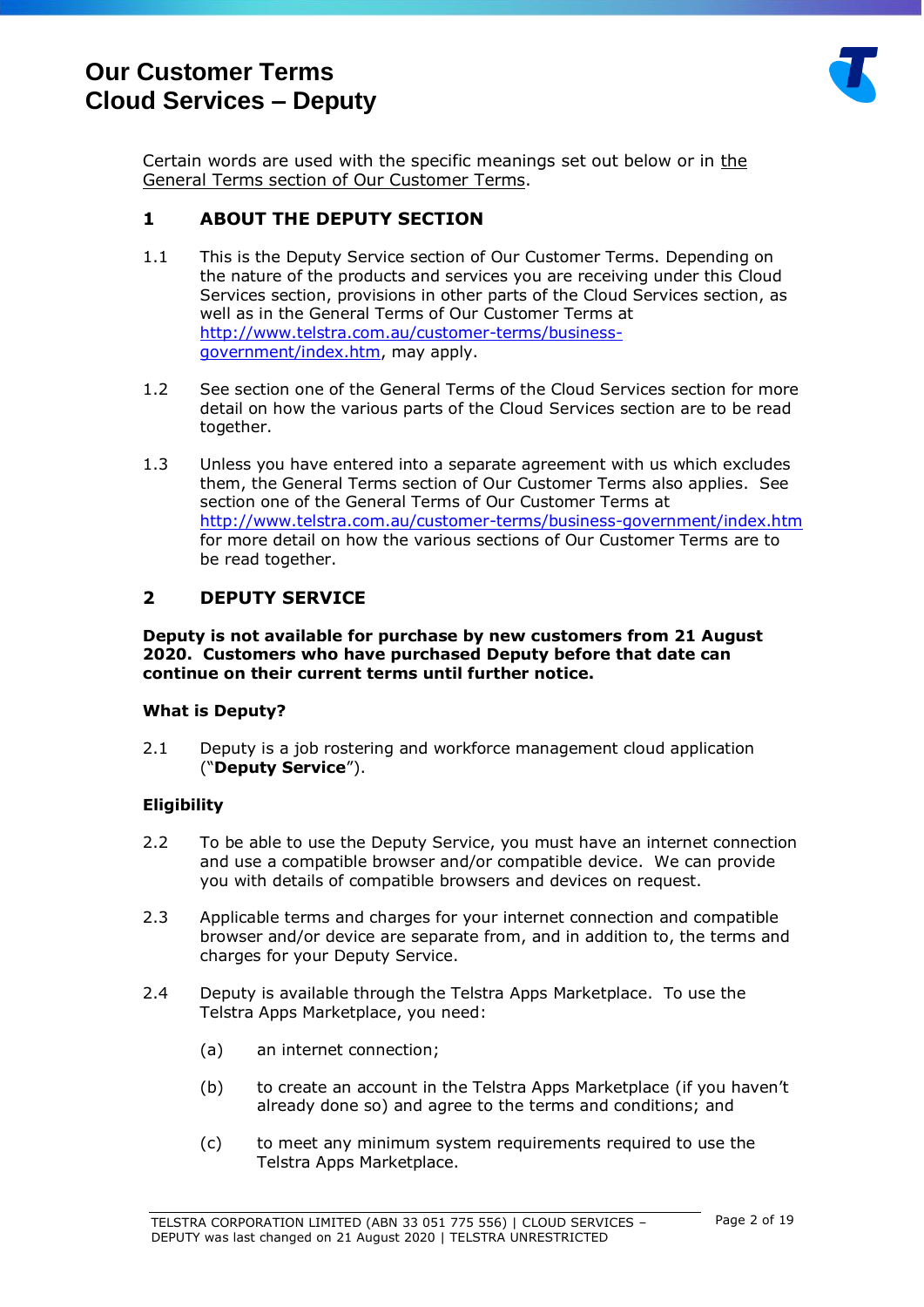

2.5 The Telstra Apps Marketplace part of the Cloud Services section of Our Customer Terms (available at [https://www.telstra.com.au/customerterms/business-government/cloud](https://www.telstra.com.au/customerterms/business-government/cloud-services)[services\)](https://www.telstra.com.au/customerterms/business-government/cloud-services) governs your use of the Telstra Apps Marketplace.

## **Telstra Customers**

- 2.6 The Deputy Service is not available to Telstra Wholesale customers or for resale.
- 2.7 You must not provide or assist with the provision of the Deputy Service to any other person.
- 2.8 You must ensure that only your Authorised Users use the Deputy Service.

## <span id="page-2-0"></span>**3 APPLICATION FEATURES**

3.1 The Deputy Service is available as 'Deputy Premium', 'Deputy Flexible Weekly', 'Enterprise Prepaid' and 'Enterprise Flexi'.

#### **Deputy Premium and Deputy Flexible Weekly**

3.2 The features of 'Deputy Premium' and 'Deputy Flexible Weekly' are set out in the table below.

| <b>Application Features</b>  | <b>Deputy Premium</b> | <b>Deputy Flexible</b><br><b>Weekly</b> |
|------------------------------|-----------------------|-----------------------------------------|
| Scheduling                   |                       |                                         |
| Make Announcements           |                       |                                         |
| <b>Assign Tasks</b>          |                       |                                         |
| Mobile Apps                  |                       |                                         |
| Secure Data                  |                       |                                         |
| <b>Unlimited Support</b>     |                       |                                         |
| <b>Print Rosters</b>         |                       |                                         |
| Rosters via Email            |                       |                                         |
| Rosters via SMS              |                       | ✔                                       |
| Time & Attendance            |                       |                                         |
| Payroll Integration          |                       |                                         |
| Deputy Kiosk for iPad        |                       |                                         |
| \$0 for Terminated Employees |                       |                                         |
| \$0 for Inactive Employees   | X                     |                                         |

## **30 Day Free Trial**

3.3 If you choose the 'Deputy Premium' or 'Deputy Flexible Weekly' option, your Deputy Service comes with a 30 Day Free Trial ("**Trial**"). Towards the end of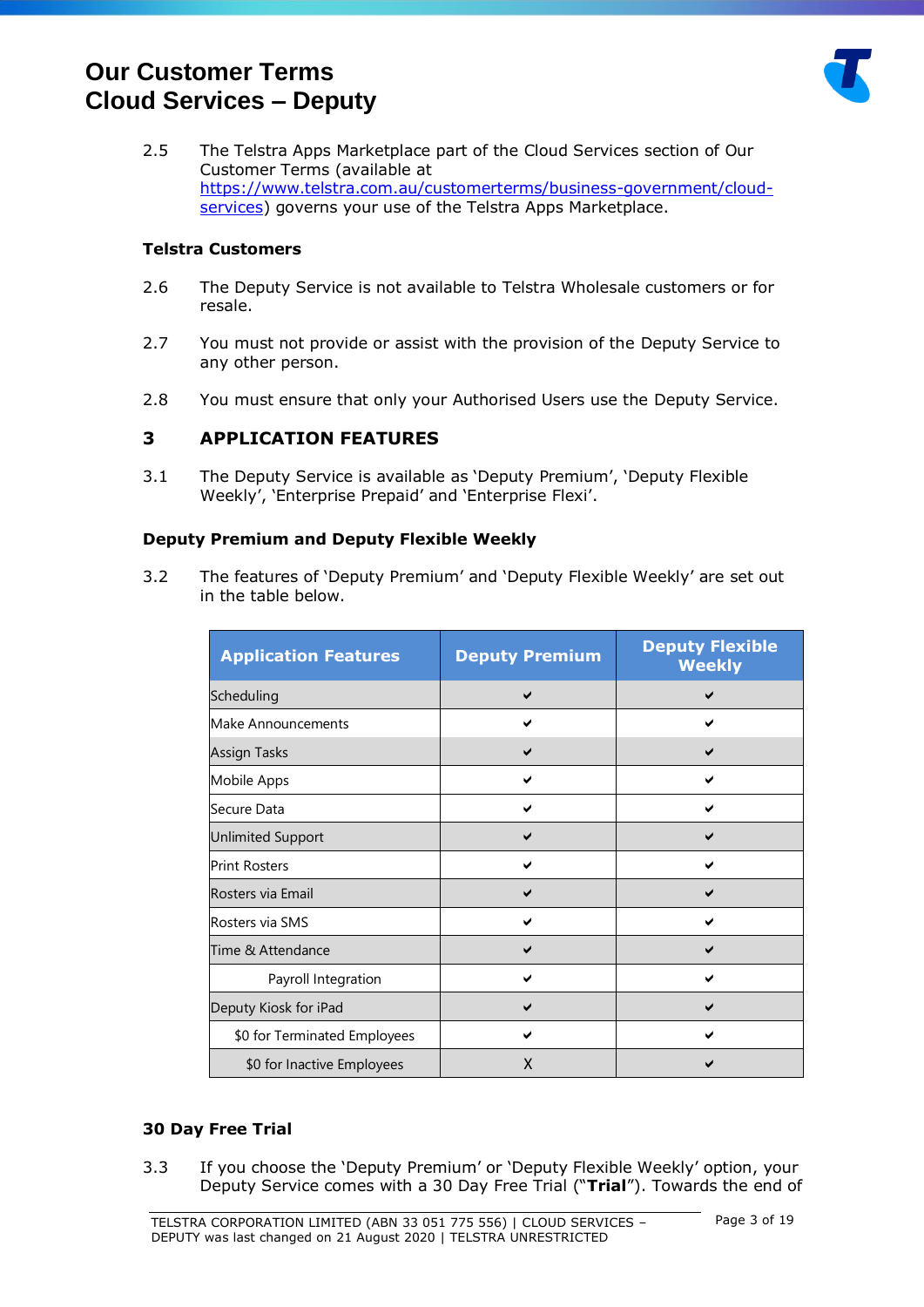

the Trial, you will be prompted to subscribe to your Deputy Service (either Deputy Premium or Deputy Flexible Weekly).

3.4 At the end of the Trial, if you choose not to subscribe to a Deputy Service, your service with us will end. Our third party vendor may permit you to continue to use a downgraded version of the Deputy Service, but if you choose to use that downgraded version, it will be on terms agreed between you and the third party vendor and you will have no relationship with us in relation to your ongoing use of that service.

## **Deputy Enterprise**

- 3.5 Deputy Enterprise is available in 'Enterprise Prepaid' and 'Enterprise Flexi' plans. Both plans have the same features, but Enterprise Prepaid is paid in advance, while Enterprise Flexi is paid month to month. Until 1 November 2019, Enterprise Prepaid is paid quarterly in advance. Commencing 1 November 2019, Enterprise Prepaid is paid monthly in advance.
- 3.6 Deputy Enterprise Prepaid includes following prepaid employee plan options;

| <b>Plan Type</b>                          | <b>Number of employees</b><br>included |
|-------------------------------------------|----------------------------------------|
| Deputy Enterprise Prepaid 1,000 user plan | Up to 1,000 Employees                  |
| Deputy Enterprise Prepaid 2,000 user plan | Up to 2,000 Employees                  |
| Deputy Enterprise Prepaid 3,000 user plan | Up to 3,000 Employees                  |
| Deputy Enterprise Prepaid 4,000 user plan | Up to 4,000 Employees                  |
| Deputy Enterprise Prepaid 5,000 user plan | Up to 5,000 Employees                  |

3.7 The features of the Deputy Enterprise plans are set out in the table below.

| <b>Application Features</b> | <b>Deputy Enterprise</b><br><b>Prepaid</b> | <b>Deputy Enterprise</b><br><b>Flexi</b> |
|-----------------------------|--------------------------------------------|------------------------------------------|
|                             | 1,000 Employee plan                        | No employees restriction $-$             |
|                             | 2,000 Employee Plan                        | pay per use                              |
| <b>Employees</b>            | 3,000 Employee Plan                        |                                          |
|                             | 4,000 Employee Plan                        |                                          |
|                             | 5,000 Employee Plan                        |                                          |
| Scheduling                  |                                            |                                          |
| Make Announcements          | м                                          |                                          |
| <b>Assign Tasks</b>         | $\checkmark$                               |                                          |
| Mobile Apps                 |                                            |                                          |
| Free Updates                |                                            | $\overline{\phantom{0}}$                 |
| Secure Data                 |                                            | ✔                                        |
| Unlimited Support           | ✔                                          |                                          |
| <b>Print Rosters</b>        |                                            |                                          |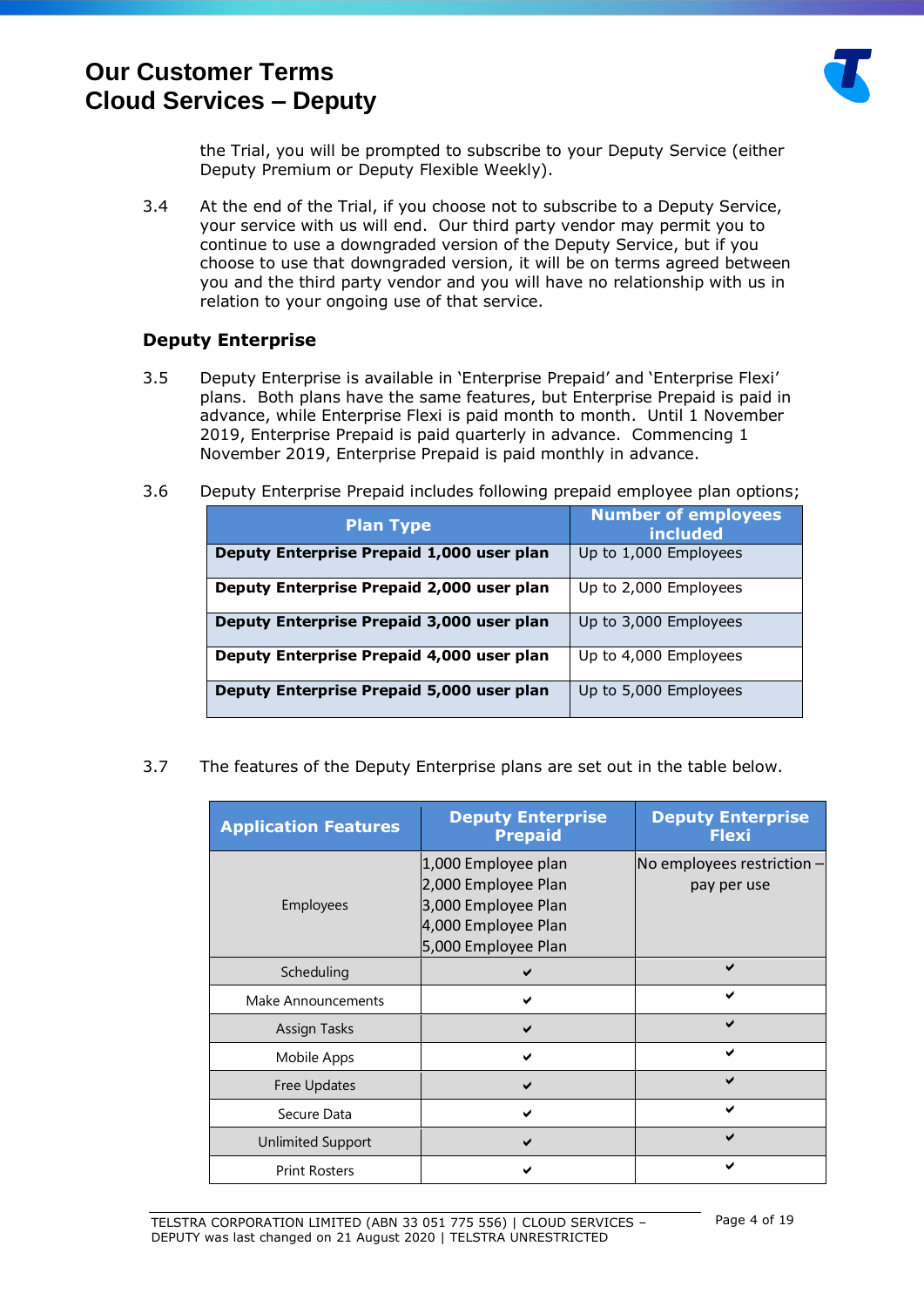

| Rosters via Email            |  |
|------------------------------|--|
| Rosters via SMS              |  |
| Time & Attendance            |  |
| Payroll Integration          |  |
| Deputy Kiosk for iPad        |  |
| \$0 for Terminated Employees |  |

Additional charges apply to any additional employee beyond the prepaid plan limits.

## **Additional Services (not available from 21 August 2020)**

3.8 In addition to the Deputy Service, if requested by you before 21 August 2020 and accepted by us, we may also provide Additional Services to you. Additional Services are provided at additional cost and on separate terms from this section of Our Customer Terms.

## <span id="page-4-0"></span>**4 CHARGES**

#### **Deputy Premium and Flexible Weekly Plans**

- 4.1 The Deputy Premium or Flexible Weekly plans may be purchased on a casual basis as set out in the Telstra Apps Marketplace.
- <span id="page-4-1"></span>4.2 Pricing for Deputy Premium and Flexible Weekly plans

## **Pricing to 1 November 2019**

| <b>Plan</b>            | <b>Price (incl. GST)</b>            |
|------------------------|-------------------------------------|
| Deputy Premium         | \$4.40 per employee per month       |
| Deputy Flexible Weekly | \$2.20 per active employee per week |

#### **Pricing commencing from 1 November 2019**

| <b>Plan</b>            | <b>Price (incl. GST)</b>                                                                                               |
|------------------------|------------------------------------------------------------------------------------------------------------------------|
| Deputy Premium         | \$6.05 per employee per month                                                                                          |
| Deputy Flexible Weekly | \$2.75 per active employee per week.<br>In addition, each inactive employee will<br>incur a charge of \$0.20 per week. |

- 4.3 On the first of each month, we will charge you for your Deputy Premium or Flexible Weekly plan for the previous month in arrears.
- 4.4 We calculate usage for Deputy Premium plan based on the highest number of registered employees in a calendar month
- 4.5 We calculate usage for Deputy Flexible Weekly on a weekly basis, but charge monthly. In each month, we will only charge you for entire weeks (that is, weeks whose days up to an including Sunday all fall within that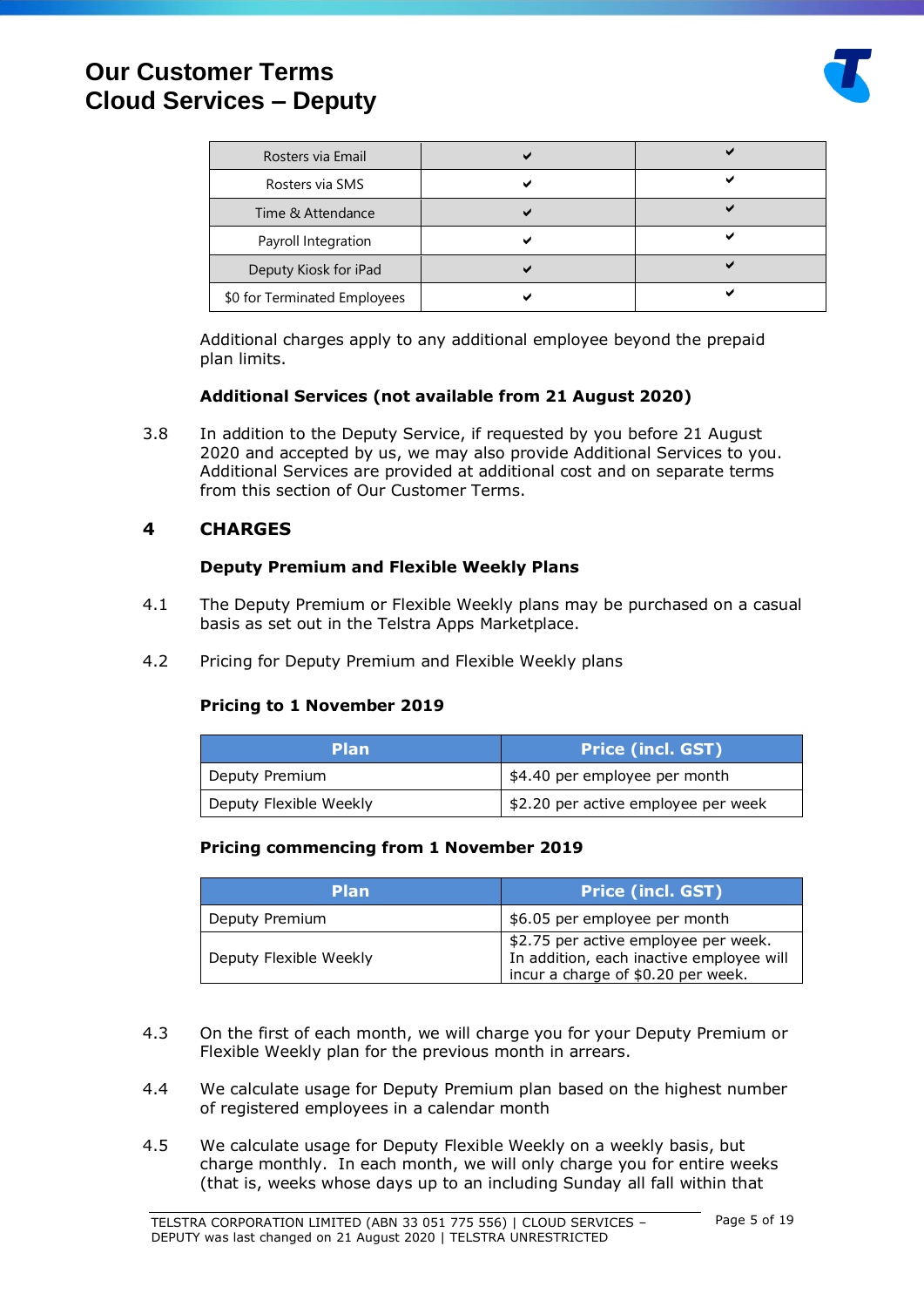

month). The charges for any week that has partially finished during any month will accrue to the following month's account.

4.6 Your Deputy Service will continue on a month to month basis. The minimum term for the Deputy Service is one month.

#### **Deputy Enterprise**

- 4.7 The Deputy Enterprise plans may be purchased through the Telstra Apps Marketplace.
- 4.8 The pricing for the Deputy Enterprise prepaid plans is available through the Telstra Apps Marketplace by contacting us. Deputy Enterprise Flexi plan pricing is as follows:

| <b>Plan</b>             | <b>Price (incl. GST)</b>                                                                                               |
|-------------------------|------------------------------------------------------------------------------------------------------------------------|
| Deputy Enterprise Flexi | \$2.20 per active employee per week.<br>In addition, each inactive employee will<br>incur a charge of \$0.55 per week. |

- 4.9 For the Enterprise Prepaid plan, you will be charged in advance (pre-paid) with any additional usage charges calculated at the end of each month and included on your bill in the following billing period (or following the end of your Deputy Service if it has been cancelled). Until 1 November 2019, Enterprise Prepaid is paid quarterly in advance. Commencing 1 November 2019, Enterprise Prepaid is paid monthly in advance.
- 4.10 Your Enterprise Prepaid plan will continue on a quarterly basis until 1 November 2019. Any renewals after 1 November 2019 will be on a monthly basis.
- 4.11 For the Enterprise Flexi plan, on the first of the month we will charge you for the previous month in arrears. We calculate usage on a weekly basis, but charge monthly. In each month, we will only charge you for entire weeks (that is, weeks whose days up to an including Sunday all fall within that month). The charges for any week that has partially finished during any month will accrue to the following month's account.

#### **Inactive employees**

4.12 Deputy Flexible Weekly inactive employees will incur the charge set out in clause [4.2](#page-4-1) above. For other Deputy Services, unless otherwise stated, we will charge you for inactive employees as set out in the Telstra App Marketplace.

#### **SMS Charges and SMS Usage**

- 4.13 The charge for each SMS message sent using Deputy Premium, Deputy Flexible Weekly and Deputy Enterprise Flexi is \$0.055 (incl. GST), usage is subject to clause [4.16.](#page-6-1)
- 4.14 SMS messaging is included in the Deputy Enterprise Prepaid plans and is subject to clause [4.15.](#page-6-2)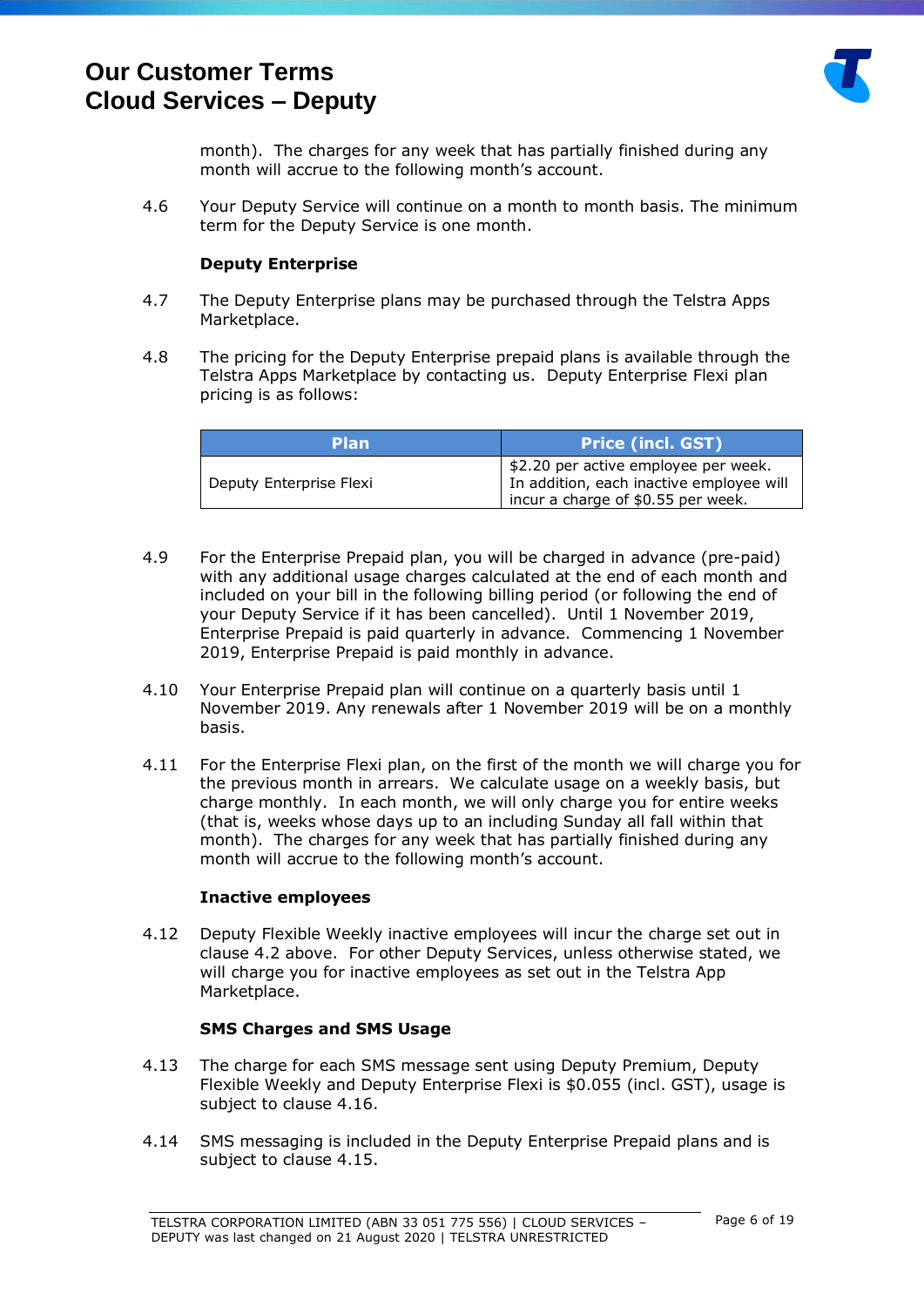

## <span id="page-6-3"></span><span id="page-6-2"></span>4.15 SMS usage:

- (a) Without limiting 'Our Customer Terms, Cloud Service General Terms' clause 2.10, SMS provided with the Deputy Service must:
	- (i) be sent only to recipients who are your employees, contractors or associates;
	- (ii) not exceed the number of email addresses registered under your Deputy Service;
	- (iii) not exceed 10% of the cost of your Deputy Service monthly total monthly licence fee; and
	- (iv) not be used to send as unsolicited communications to third parties.
- (b) Should the use of the SMS Services contravene clause [4.15\(a\)](#page-6-3) or this Agreement we may:
	- (i) Give you notice requesting specified activities to stop;
	- (ii) Immediately limit or suspend your use of the SMS Service;
	- (iii) Cancel your Deputy Service in accordance with clause [5.5;](#page-7-0)
	- (iv) Charge you an optional fee for use of the SMS Service.

#### **Additional Services**

<span id="page-6-1"></span>4.16 We will notify you of the relevant fees at the time you order any Additional Services, because they will vary depending on the nature of the Additional Services you select.

#### **No early termination charges**

- 4.17 You may cancel your Deputy Service at any time through the Telstra Apps Marketplace.
- 4.18 There are no Early Termination Charges for the Deputy Premium, Flexible Weekly, Enterprise Prepaid or Enterprise Flexi plans. However, any prepaid amounts will not be refunded, and any outstanding charges will be applied to your next bill cycle (even if this is after the end of your Deputy Service).

## <span id="page-6-0"></span>**5 CHANGING AND CANCELLING YOUR SERVICE**

- 5.1 You may upgrade or downgrade your Deputy Service at any time through the Telstra Apps Marketplace.
- 5.2 If you change your Deputy Service in any month, we will promptly activate your new plan, and your Fees for that month will be calculated based on the plan that is active on the last Sunday of the month. That is, if you change plans late in the month, for billing purposes we will treat you as if your Deputy Service had been on the same plan throughout the whole month.

## **We may cancel or suspend your subscription**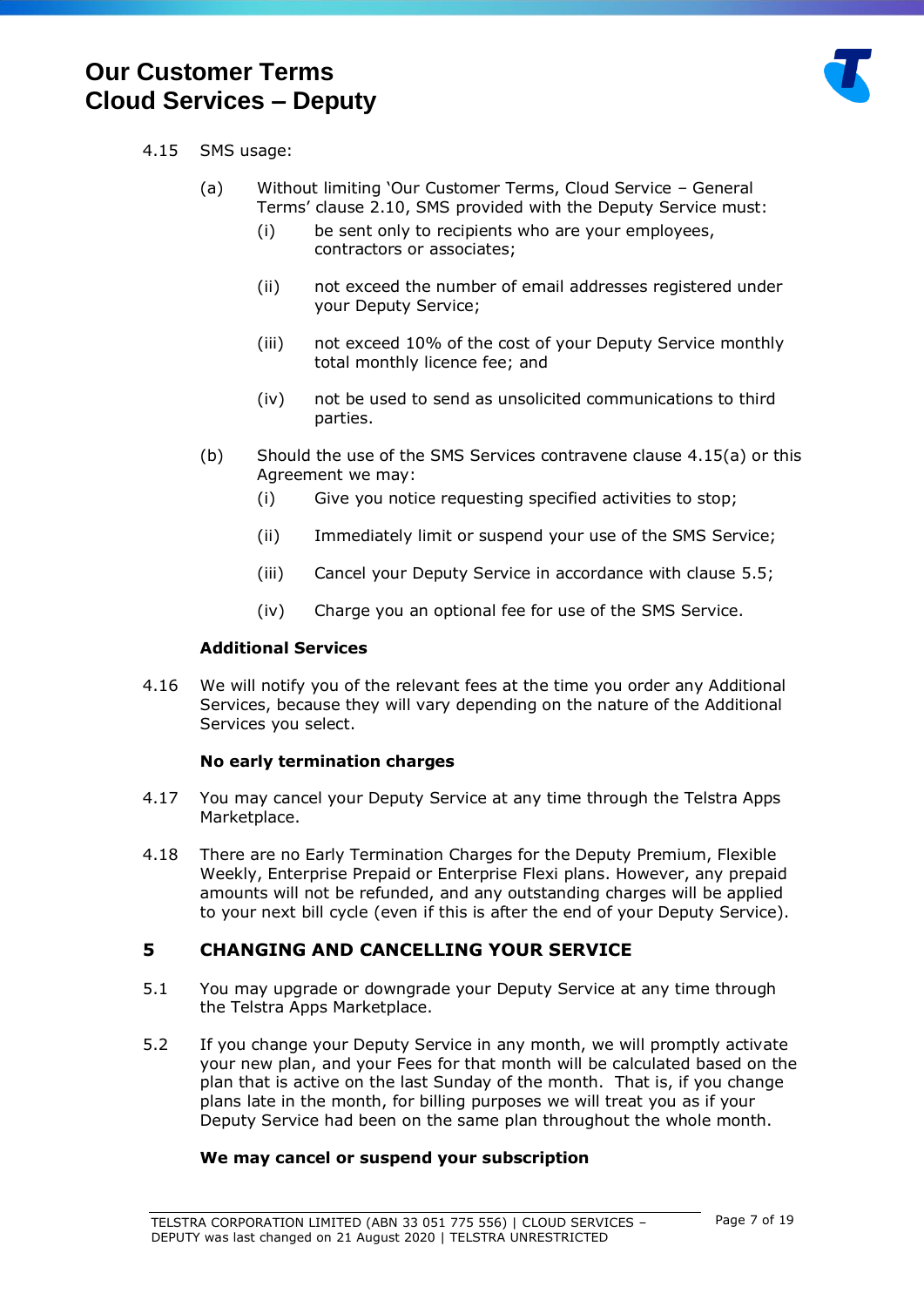

5.3 Any rights for us to suspend or terminate your subscription or service are in addition to our rights to suspend or terminate your subscription or service under the Cloud Services – General Terms and General Terms sections of Our Customer Terms.

### **Cancellation without cause**

<span id="page-7-1"></span>5.4 We may cancel your subscription at any time and without cause by providing you with no less than 30 days written notice of cancellation. We will give you a pro rata refund of any prepaid amounts if we exercise this cancellation right. However, you will still have to pay all usage charges up to and including the date your Deputy Service ends.

#### **Cancellation with cause**

- <span id="page-7-0"></span>5.5 Without limiting section [5.4,](#page-7-1) we may, by written notice to you, terminate your subscription with immediate effect if:
	- (a) you fail to comply with any written notice issued by us requiring you to remedy a breach, non-observance or non-performance of your obligations under this Deputy Service section of Our Customer Terms within 5 business days of receiving that notice from us;
	- (b) you commit a breach of this Deputy Service section of Our Customer Terms which is incapable of remedy;
	- (c) you go into liquidation, are wound up, become insolvent or have a receiver appointed over all or any substantial part of your assets; or
	- (d) you propose or enter into any schemes of arrangements with your creditors.

#### **Consequences of cancellation**

- <span id="page-7-3"></span><span id="page-7-2"></span>5.6 Upon termination of your subscription taking effect:
	- (a) you must immediately:
		- (i) cease using and ensure that each of your Authorised Users ceases using the Deputy Service;
		- (ii) pay to us all Fees, expenses or other sums payable to us under this Deputy Service section of Our Customer Terms that have accrued or are payable as at the date of termination;
		- (iii) return to us any Documentation in your possession or control; and
		- (iv) provide us with written confirmation that you have completed your obligations under this section [5.6](#page-7-2)[\(a\).](#page-7-3)
	- (b) we will return to you all Customer Data stored on the Deputy Infrastructure in such format as we determines in our sole discretion; and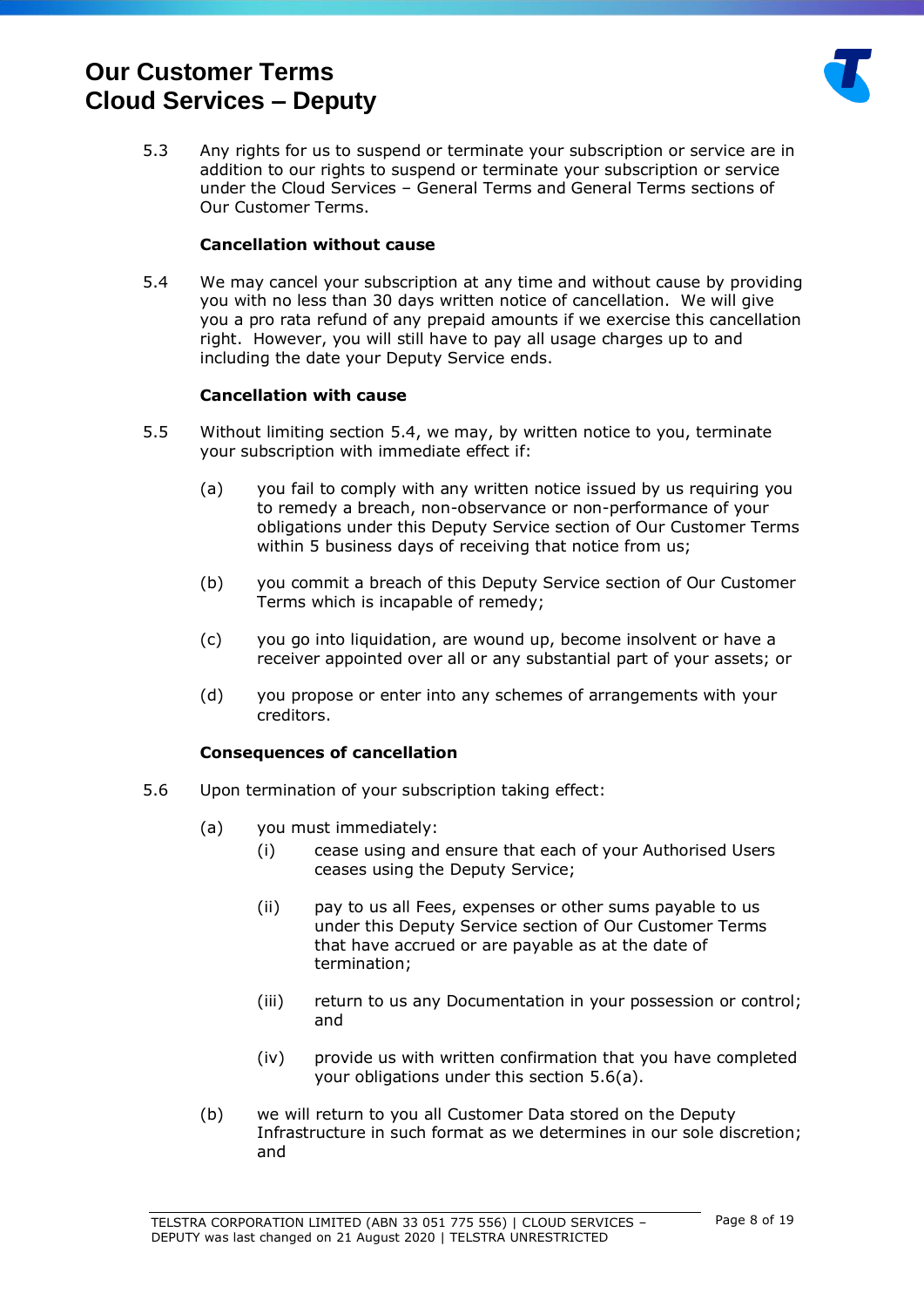

(c) we will cease to have any obligations under this Deputy Service section of Our Customer Terms with respect to the provision of the Deputy Service or any Additional Services and may disconnect your access to the Deputy Service and disable all Authentication Credentials. For the avoidance of doubt, and except in the case of cancellation for convenience by us, following termination of your subscription taking effect, we will be entitled to retain any Fees paid by you, even if such amounts were paid in advance.

## <span id="page-8-0"></span>**6 SUPPORT**

#### **Level 1 Support**

6.1 We will provide you with Level 1 support in relation to pricing, billing, provisioning via the Telstra Apps Marketplace, device configuration or network issues).

## **Level 2 Support**

- 6.2 Either we or our third party service provider will provide you with Level 2 support for the following:
	- (a) all support enquiries above Level 1; and
	- (b) technical support where there is an error, failure or reduction in efficiency of a feature or capability of the Deputy Service, but that does not significantly or detrimentally affect the your work environment or the general usability of Deputy.
- 6.3 Level 2 support will respond to requests within 24 hours, (public holidays excluded), provide status updates every 4 hours and resolve the issue within 3 business days of the initial request.

## **Level 3 support**

- 6.4 Either we or our third party service provider will provide you with Level 3 support in the event of business critical issues (i.e. issues that may have a severe impact on your business or operations).
- 6.5 Level 3 support will be available 24 hours per day to respond to business critical issues and resolve those issues within 4 hours.

#### **Support procedures**

- 6.6 To access support, you and your Authorised Users can use the online support facility we provide or contact our helpdesk(so long as support is included in your Deputy Service).
- 6.7 To be able to receive the online technical support, you and your Authorised Users must comply with all support procedures or directions that we or Deputy notify you of from time to time.
- 6.8 We will provide contact details for our helpdesk on request.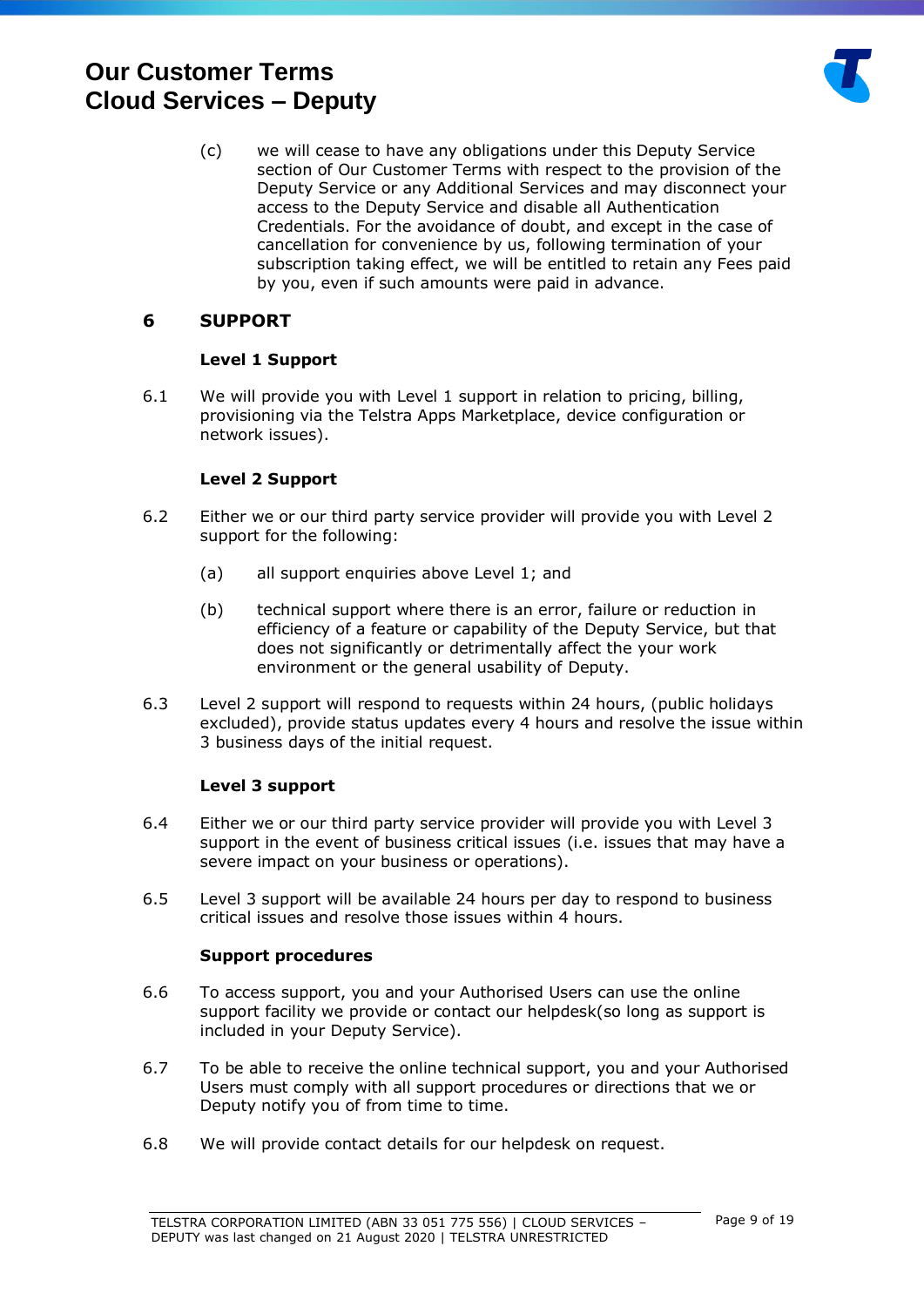

## <span id="page-9-0"></span>**7 PRIVACY AND PERSONAL INFORMATION**

- 7.1 Except as required by law, you have sole responsibility for the legality, reliability, integrity, accuracy and quality of the Personal Information you provide to us using the Deputy Service.
- 7.2 To the extent we are required to process Personal Information in connection with the Deputy Service, and in addition to the matters set out in our Privacy Policy:
	- (a) you acknowledge that the Personal Information may be disclosed or stored outside Australia or the country where your Authorised Users are located;
	- (b) you consent to us and our third party service provider, Deputy, to receive, share and disclose Personal Information arising from use of the Deputy Service with telecommunications or other third party service providers used in conjunction with the Deputy Service;
	- (c) you confirm you are entitled to disclose the relevant Personal Information to us and our third party service provider so that we may lawfully use, process and disclose the Personal Information to supply the Deputy Service;
	- (d) you must ensure that the relevant third parties have been informed of, and have given their consent to, such use, processing, and disclosure by us and our third party service provider as required under the Privacy Act; and
	- (e) you must comply with your obligations under our Privacy Policy, the Privacy Act and any other applicable law in relation to the Personal Information disclosed to us in connection with your use of the Deputy Service.

## <span id="page-9-1"></span>**8 YOUR RESPONSIBILITIES**

#### **Provision of Authentication Credentials**

8.1 On your request, we will provide you with Authentication Credentials in order for your Authorised Users to access and use the Deputy Service.

#### **Special Requirements for Authentication Credentials in use by Customer Infrastructure**

8.2 If you implement an Authentication Credential in a system or Third Party Application with the result that such a system is an Authorised User ("**Authorised System**"), you will implement the Authorised System such that any person accessing the Deputy Service via the Authorised System can be accurately identified to us upon our request, and the date, time and nature of such person's access to the Deputy Service via the Authorised System can likewise be accurately identified to us.

## **Your obligations in relation to the Authentication Credentials**

8.3 You must: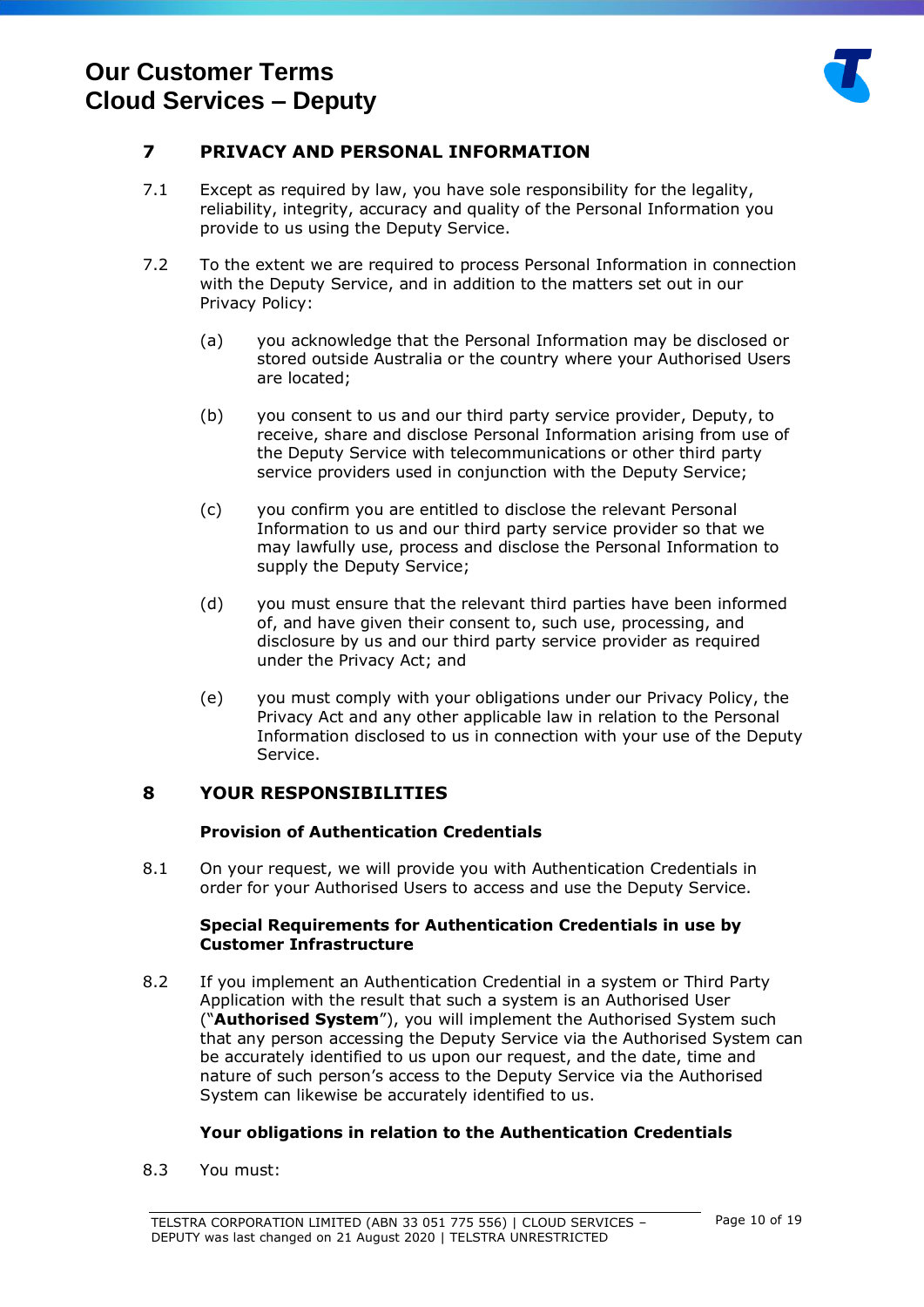

- (a) ensure that each Authentication Credential is securely maintained and used only by the Authorised User to whom the Authentication Credential has been issued;
- (b) comply with any policies, guidelines or other requirements that we may issue from time to time in any way relating to Authentication Credentials;
- (c) immediately notify us and take immediate steps to disable an issued Authentication Credential if:
	- (i) an Authorised User ceases to be employed by, contracted to, or otherwise authorised to use the Deputy Service by you;
	- (ii) an Authentication Credential is lost, stolen, missing or is otherwise compromised; or
	- (iii) you become aware of any breach of the provisions of this section of Our Customer Terms by the Authorised User, in which case the Authentication Credentials will be suspended until such time as the breach is remedied to our satisfaction;
- (d) not transfer or allow to be transferred Authentication Credentials between or amongst Authorised Users or other individuals or systems and take all reasonable steps to ensure that Authentication Credentials are not transferred;
- (e) conduct regular checks to ensure the integrity of all issued Authentication Credentials, including regularly cross checking your list of Authorised Users with such list we maintain and provide to you; and
- (f) periodically reset Authentication Credentials as and to the extent required by us from time to time.

## **Management of Authentication Credentials**

8.4 We reserve the right at any time and from time to time to change and/or revoke Authentication Credentials by providing you with written notice.

#### **General responsibilities**

- 8.5 You will be responsible for:
	- (a) uploading all Customer Data into the Deputy Service;
	- (b) the day to day use of the Deputy Service;
	- (c) obtaining all consents, permits or approvals necessary to upload the Customer Data into the Deputy Service, store the Customer Data on the Deputy Infrastructure and otherwise use the Deputy Service;
	- (d) ensuring that the use of the Deputy Service by you and each of your Authorised Users and the uploading and storage of the Customer Data complies with all applicable laws, regulations or codes of conduct;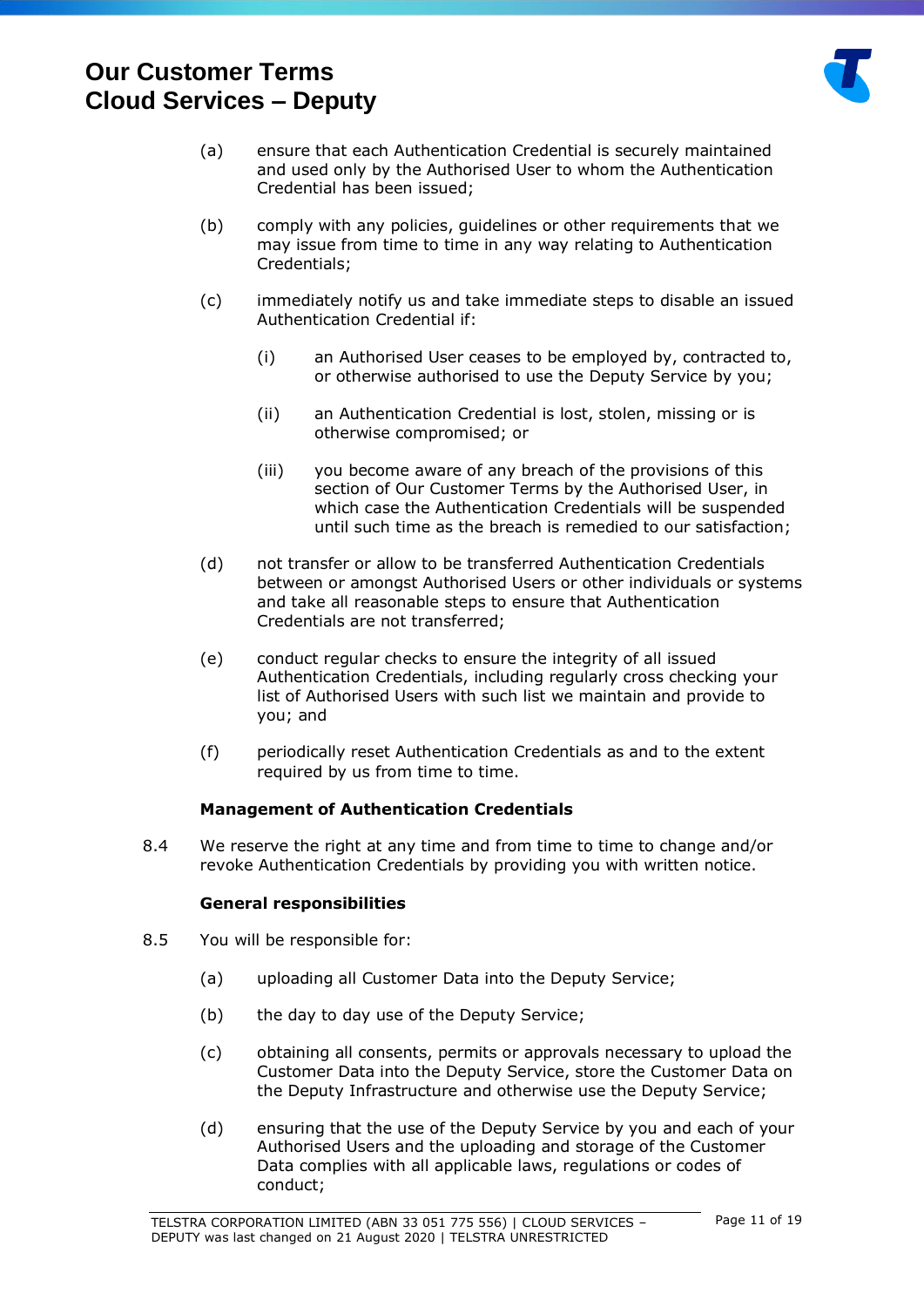

- (e) satisfying yourself that the Deputy Service is compatible with your own hardware, software and internet and network capabilities and maintaining all hardware, software, Third Party Applications and other technology necessary to be able to access and use the Deputy Service;
- (f) ensuring that you maintain back up or alternate systems for use if the Deputy Service is unavailable or is otherwise unable to be used by you;
- (g) ensuring no Unacceptable Content is uploaded to the Deputy Service or stored in the Deputy Infrastructure; and
- (h) any acts or omissions committed by your Authorised Users or your other employees, officers, contractors or representatives or any of your related parties in relation to the Deputy Service.
- 8.6 You must:
	- (a) use the Deputy Service only for your internal business purposes;
	- (b) only use and copy the Documentation to the extent necessary to use the Deputy Service;
	- (c) comply with our Acceptable Usage Policy or any other policies regarding the use of the Deputy Service that we notify you of from time to time (which notification may be provided by us or Deputy making the relevant policies accessible via the Deputy Website, our website or Customer Installation);
	- (d) ensure that each Authorised User is an employee or contractor of yours who has all licences, certifications, permissions or other approvals required to be able to access and use the Deputy Service;
	- (e) not use the Deputy Service in any way or for any purpose other than as contemplated by this Deputy Service section of Our Customer Terms;
	- (f) not permit any person other than the Authorised Users to use the Deputy Service and ensure that those Authorised Users, in using the Deputy Service, comply with the terms and conditions of this Deputy Service section of Our Customer Terms as if they were you;
	- (g) not modify, adapt, translate, reverse engineer, de-compile, disassemble or copy all or any part of the Deputy Service;
	- (h) not attempt to circumvent or break any encryption, decryption or other security device or technological protection measure contained in the Deputy Service;
	- (i) not distribute any part of the Deputy Service for commercial purposes or otherwise sub-licence or resell the Deputy Service;
	- (j) not create derivative works from all or any part of the Deputy Service;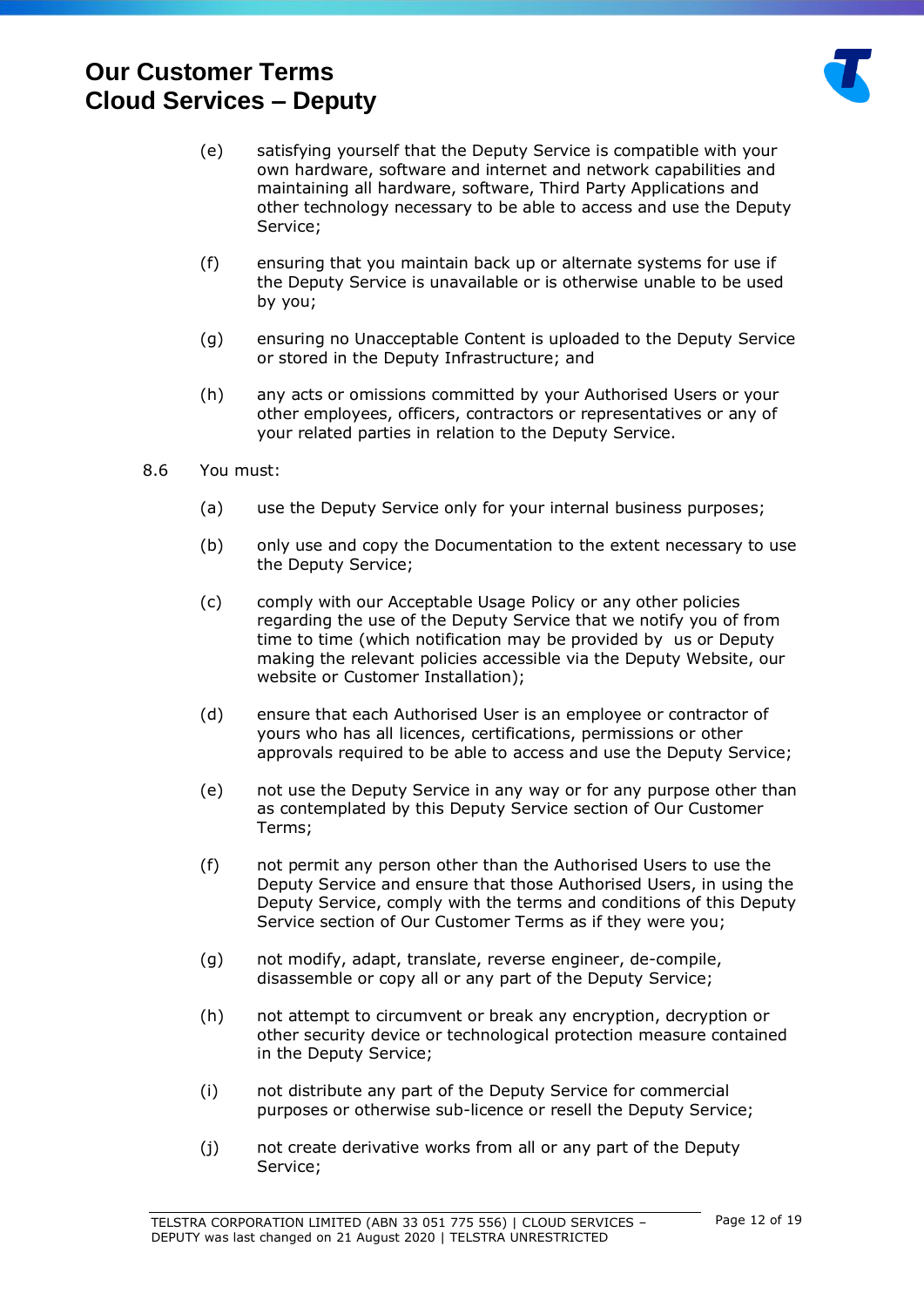

- (k) not transfer, assign, rent, lease, lend, sell or otherwise dispose of all or any part of the Deputy Service or any compilation derived from the Deputy Service; and
- (l) not make any part of the Deputy Service publicly available.

#### **No obligations to provide other services**

8.7 We are not required to develop, release or install any updates, upgrades, patches, bug fixes, new releases or new versions in respect of the Deputy Service ("**Updates**"). However, if we do develop or release any Updates, we may require that you use and install all such Updates.

#### **Documentation**

8.8 You must use only the most recent version of the Documentation provided by us, and must follow our instructions concerning the return or destruction of any superseded versions of the Documentation.

#### **Access to your system**

8.9 You acknowledge and agree that during the Term we and our third party service providers may access (including by remote access) your Customer Installation and your computer systems used to access the Customer Installation, including to provide support services to you and to monitor your use of the Deputy Service. You must do all things reasonably requested by us to ensure we have such access during the Term.

## **UNACCEPTABLE CONTENT**

#### **Unacceptable Content - We can notify you**

<span id="page-12-0"></span>8.10 If we reasonably believe that any Unacceptable Content has been uploaded into the Deputy Service or is being stored on the Deputy Infrastructure, we may request you to either remove the Unacceptable Content, or disable access to the Unacceptable Content.

#### **We can take action**

8.11 We will have the right (but not the obligation) to remove Unacceptable Content from the Deputy Service or Deputy Infrastructure or disable access to Unacceptable Content where you have not complied with a request made by us under section [8.10](#page-12-0) within 5 days of the date of the request.

#### **No obligation to monitor**

8.12 We are not required to monitor the Deputy Service for Unacceptable Content or otherwise monitor or screen Customer Data for Unacceptable Content.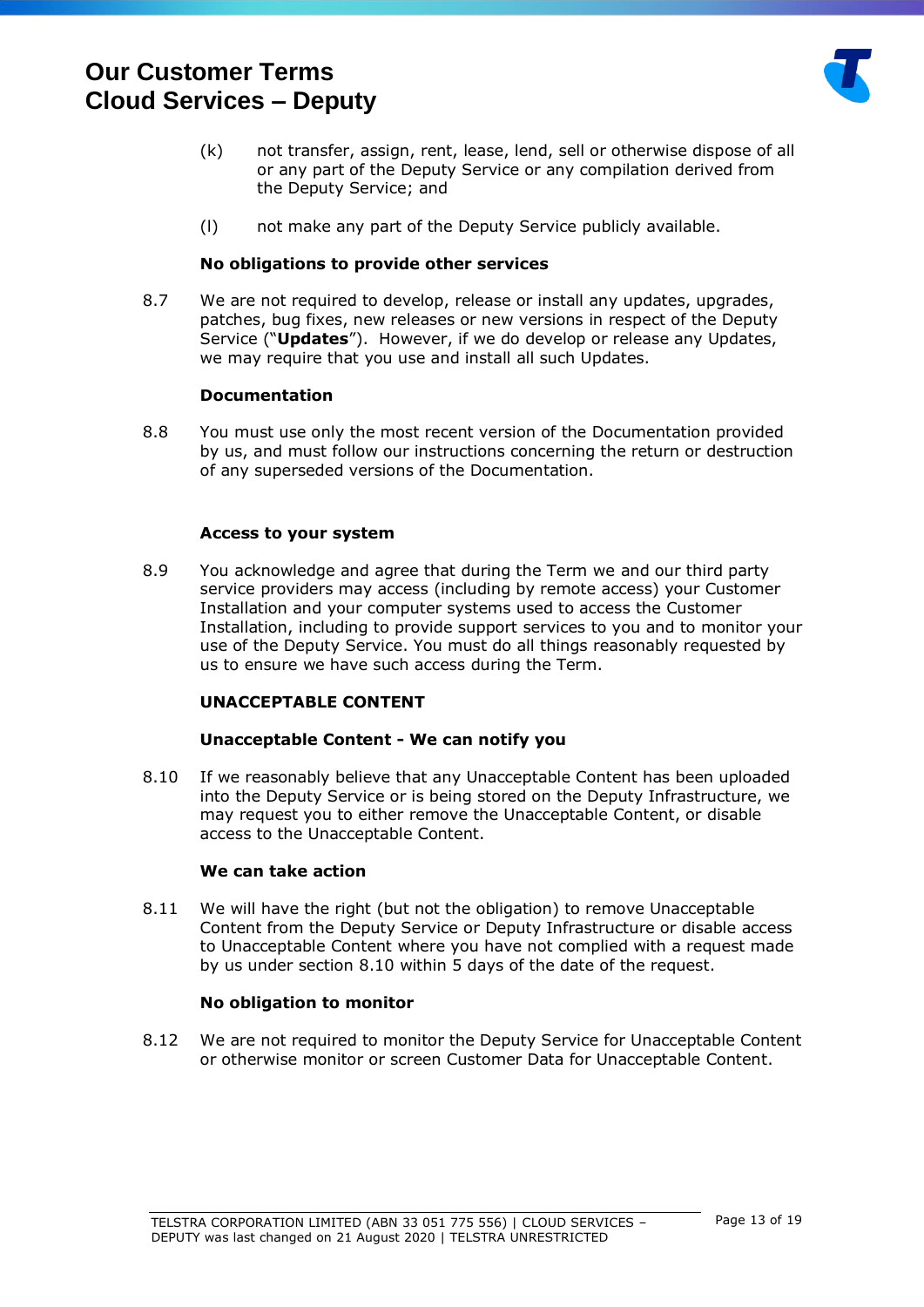

## <span id="page-13-0"></span>**9 ADDITIONAL TERMS**

### **Your subscription**

9.1 You acknowledge that we rely on a third party service provider in order to supply the Deputy Service to you. You must comply with the following terms, which we are required by our third party service provider to impose on you.

#### **Third party applications**

- 9.2 You acknowledge and agree that the Deputy Service may interact with Third Party Applications or require Third Party Applications or Third Party Providers to be used to provide particular features or functionality. Where such Third Party Applications or Third Party Providers are used, you acknowledge and agree that:
	- (a) we make no representations or warranties relating to the Third Party Providers or the Third Party Applications (including without limitation regarding the availability or timing of any availability of any interface with the Deputy Service);
	- (b) any Third Party Providers and us are not partners, joint venturers, representatives or agents of each other;
	- (c) the inclusion of any link to or integration with any Third Party Application does not constitute or imply any affiliation with, or sponsorship, endorsement or approval by us of the Third Party Provider or Third Party Application;
	- (d) you agree to and must abide by, and must ensure that each Authorised User agrees to and abides by, any obligations imposed upon you by such Third Party Provider;
	- (e) access to Third Party Applications is at your risk and we will in no way be responsible for any Loss that may result from your use of any Third Party Application, despite the fact that any such Third Party Application may interface with the Deputy Service, or that we may have provided installation or integration services with respect to the Third Party Application;
	- (f) the Third Party Providers may have practices, terms and policies, including those relating to privacy or data security, that are different from ours. We are not responsible for these practices, terms and policies and specifically disclaims any liability for any of them;
	- (g) we are not responsible for and have no obligation to provide you with any assistance or support in relation to the functioning or operation of the Third Party Applications.

## **INTELLECTUAL PROPERTY**

#### **Our Intellectual Property**

<span id="page-13-1"></span>9.3 You do not receive any ownership of or rights in respect of the Intellectual Property in the Deputy Service or any Documentation, any Intellectual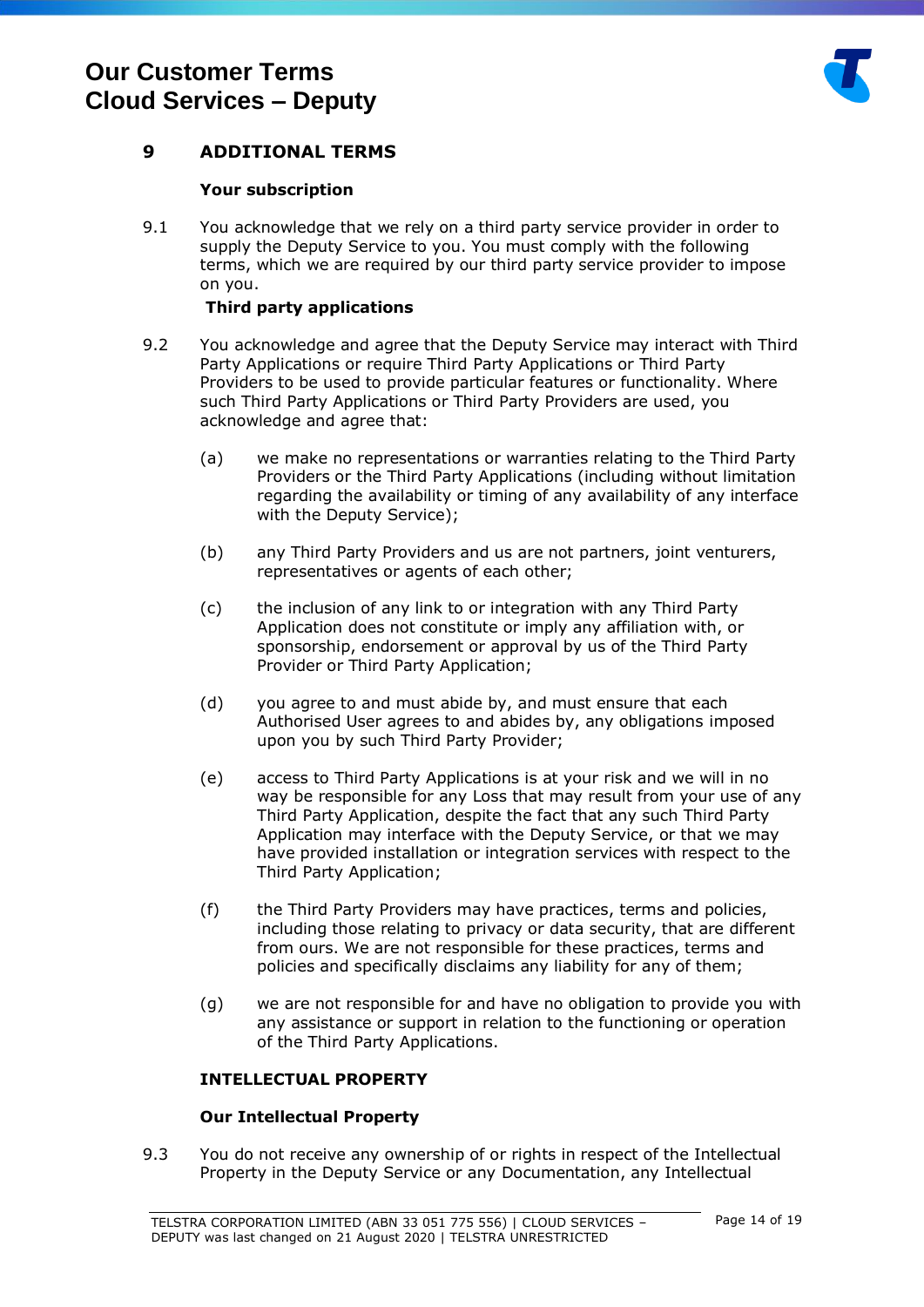

Property in any materials created as a result of the performance of the Deputy Service or any Improvements to the Deputy Service. Any Intellectual Property in respect of the Deputy Service or Documentation that is created by or vests in you during the Term is assigned to us or our third party service provider immediately upon the Intellectual Property being created or vesting in you and you agree to do all things and execute all documents as is reasonably necessary to effect such assignment.

### **Intellectual Property Licence**

<span id="page-14-0"></span>9.4 We grant you a limited, non exclusive and revocable licence to use the Intellectual Property in the Deputy Service and Documentation solely to the extent such use is necessary for you to receive the Deputy Service. Unless revoked earlier by us, the licence granted under this section [9.4](#page-14-0) terminates immediately upon the termination of your subscription.

#### **Your Intellectual Property**

9.5 As between you and us, you retain ownership of your Intellectual Property in respect of the Customer Data. You grants us and our third party service provider, a non-exclusive, irrevocable licence to reproduce and otherwise exploit Customer Data for the purposes of providing the Deputy Service (including any Additional Services) to you or for any purposes which we consider are ancillary to our provision of the Deputy Services or Additional Services or are otherwise necessary for the proper operation of the Deputy Service.

#### **Trade marks**

- 9.6 Subject to sections [9.3](#page-13-1) and [9.4,](#page-14-0) nothing in your Agreement with us:
	- (a) grants you any ownership of or rights to use our trade marks or Deputy's trade marks; and
	- (b) grants us or our third party provider, Deputy, any ownership of or rights to use your trade marks.
- 9.7 You must not adopt, register or attempt to register or use any trade marks which are identical or deceptively similar to our trade marks or those of our third party service provider.

#### **SECURITY OF DEPUTY APPLICATION**

#### **Our obligations**

9.8 We will take reasonable steps to ensure the security and safety of the Customer Data and other information stored on the Deputy Infrastructure, including by implementing and maintaining reasonable and current data protection and virus screening procedures and technologies.

#### **Our liability**

9.9 However, we will not be liable for any Loss suffered by you that arises out of or in connection with: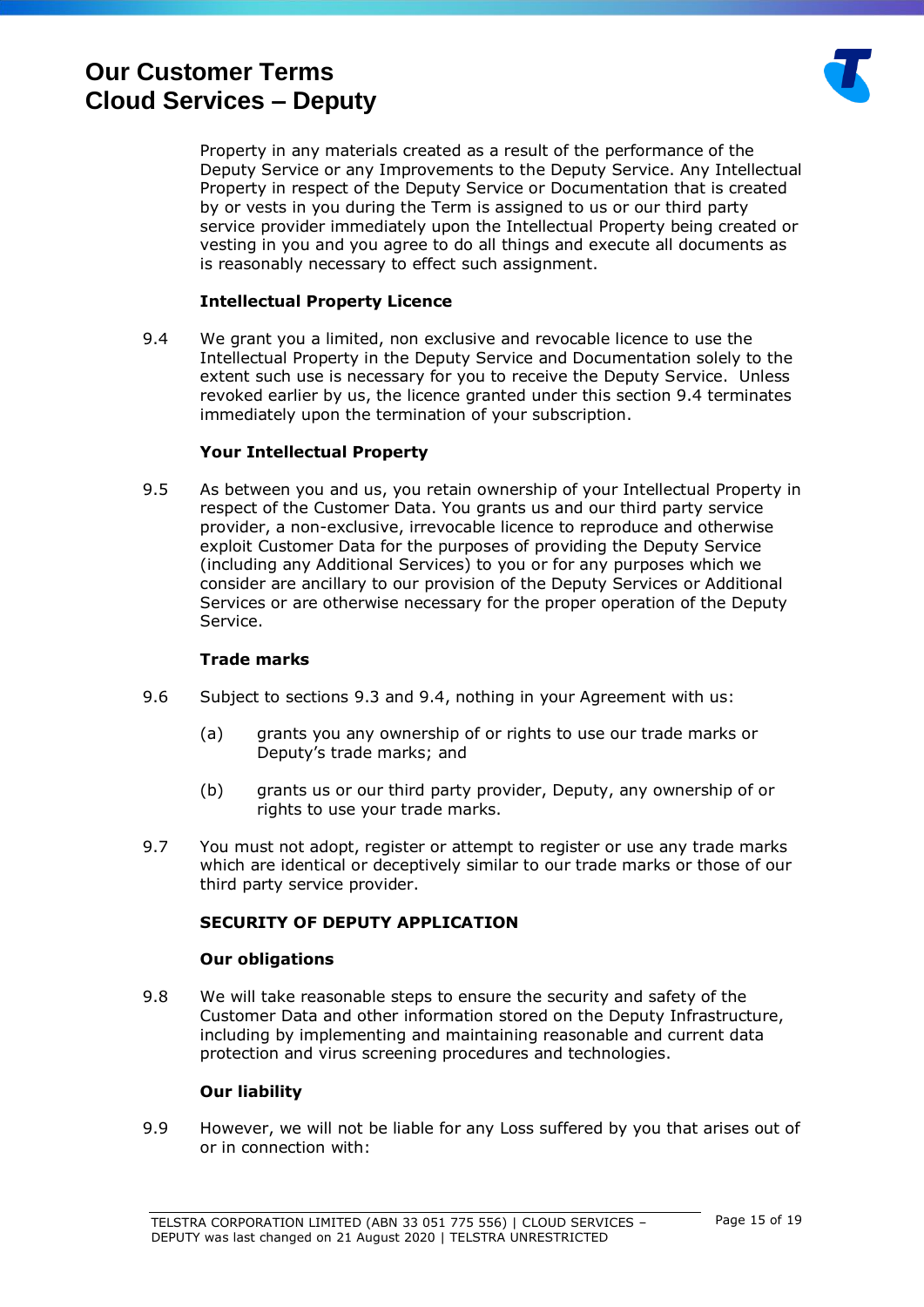

- (a) any computer viruses being transferred by or obtained as a result of the use of the Deputy Service;
- (b) any hacking into or other similar attacks on the Deputy Service or the Deputy Infrastructure; or
- (c) any other data security issues in respect of the Deputy Service or the Deputy Infrastructure.

#### **Back ups**

9.10 We do not provide back up or other similar services in respect of the Customer Data and you are responsible for implementing your own back up and data retrieval procedures in respect of the Customer Data.

### **WARRANTIES**

#### **Warranties excluded**

- 9.11 To the extent permitted by law, we do not warrant or guarantee that:
	- (a) the Deputy Service will be compatible with, or capable of being used on or in connection with, your computer and communications systems;
	- (b) your access to the Deputy Service will be uninterrupted or error free; or
	- (c) the Deputy Service will be accurate, reliable or fit for any particular purpose.

## **LIMITATION OF LIABILITY**

## **Liability capped**

<span id="page-15-0"></span>9.12 Our liability for any Loss, however caused (including by our negligence or the negligence of our third party service provider, Deputy), suffered by you in connection with your access to or use of (including inability to use) the Deputy Service is limited as set out in the General Terms of Our Customer Terms (or in your separate agreement with us), but if you have acquired the Free Subscription and have not paid any fees, then \$100).

The limitation set out in this section [9.12](#page-15-0) is an aggregate limit for all claims or Loss, whenever made.

## **INDEMNITY**

- 9.13 You must indemnify and keep us and our third party provider, Deputy, indemnified against any Loss which arises directly or indirectly out of:
	- (a) any Unacceptable Content being uploaded into the Deputy Service or stored on the Deputy Infrastructure;
	- (b) the uploading of the Customer Data into the Deputy Service, storage of any Customer Data on the Deputy Infrastructure or use of the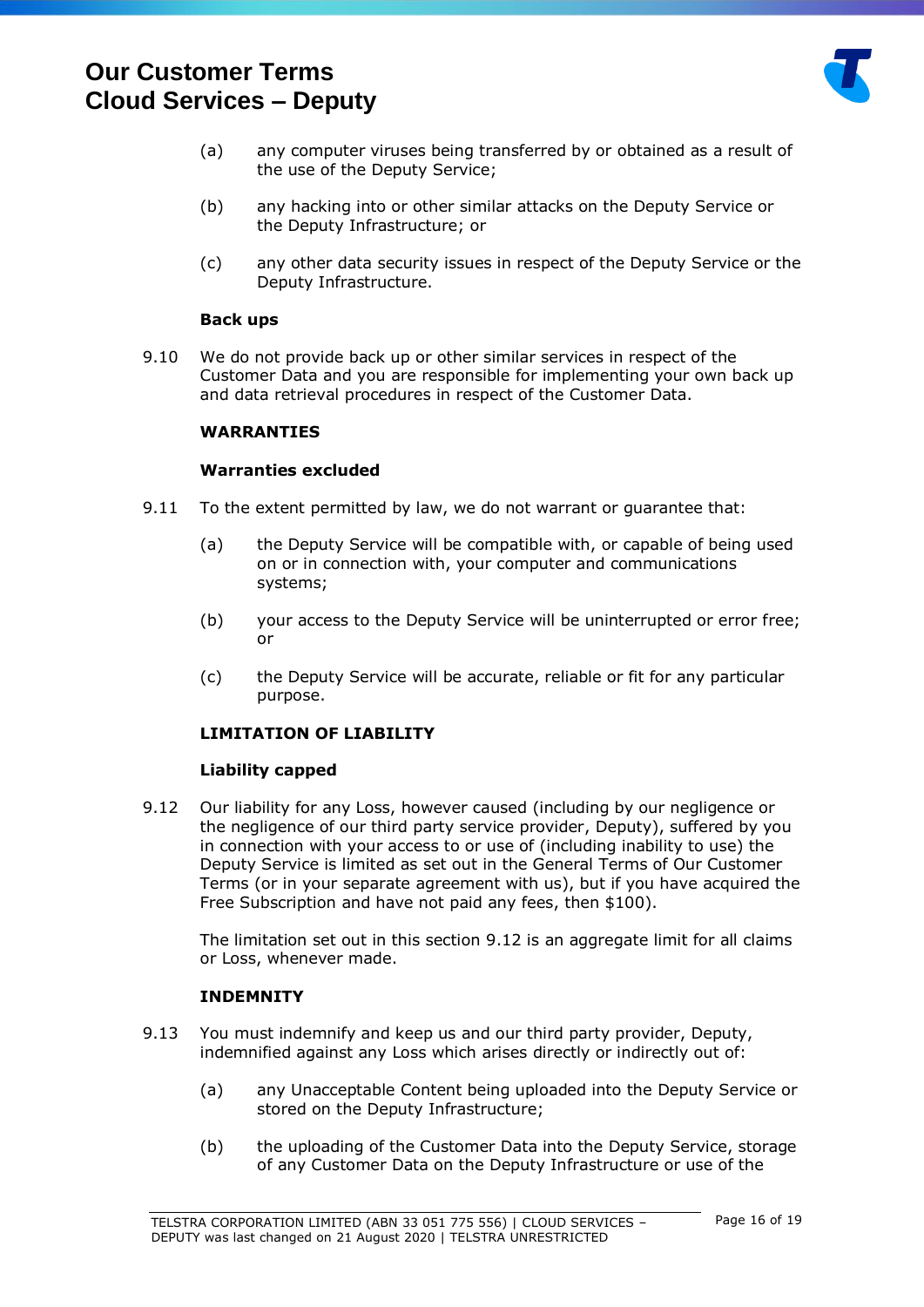

Deputy Service by you or your Authorised Users which does not comply with privacy or other laws of any applicable jurisdiction;

- (c) the Customer Data being stored or displayed on the Deputy Service; or
- (d) any negligent or unlawful acts by you, your Authorised Users, employees, officers, contractors or representative, or any of your related parties or their respective Authorised Users, employees, officers, contractors or representatives;

except to the extent the relevant Loss arises as a direct result of any breach of your Agreement by us or any negligent or unlawful act by us or any of our personnel.

## <span id="page-16-0"></span>**10 DEFINITIONS AND INTERPRETATION**

10.1 In this Deputy Service section of Our Customer Terms, unless the context otherwise requires:

**Additional Services** means any service which we agree to provide to you during the Term in addition to the Deputy Service, including the provision of consulting, customisation, implementation, training, integration or other services.

**Agreement** means the relevant sections of Our Customer Terms and application form, or your separate agreement with us, applicable to your Deputy Subscription.

**Authentication Credential** means the username and password or other means of authentication which Authorised Users are required to provide in order to be able to access the Deputy Service.

**Authorised Users** means the employees, agents, contractors or other representatives of yours or your subsidiaries or other related parties who are issued with an Authentication Credential in accordance with this section of Our Customer Terms.

**Consequential Loss** means Loss beyond the normal measure of damages and includes indirect Loss, Loss of revenue, Loss of reputation, Loss of profits, Loss of actual or anticipated savings, Loss of bargain, lost opportunities, including opportunities to enter into arrangements with third parties, Loss of use, cost of capital or costs of substitute goods, facilities or services.

**Customer Data** means all information or communications (whether relating to you or your Authorised Users or otherwise) uploaded to the Deputy Service by you, on your behalf, or by your Authorised Users.

**Customer Installation** means the installation of the Deputy Service made available to you through the Telstra Apps Marketplace from time to time

**Deputy** means Deputec Pty Ltd ACN 133 632 327 of 177 Botany Road, Waterloo, New South Wales, Australia.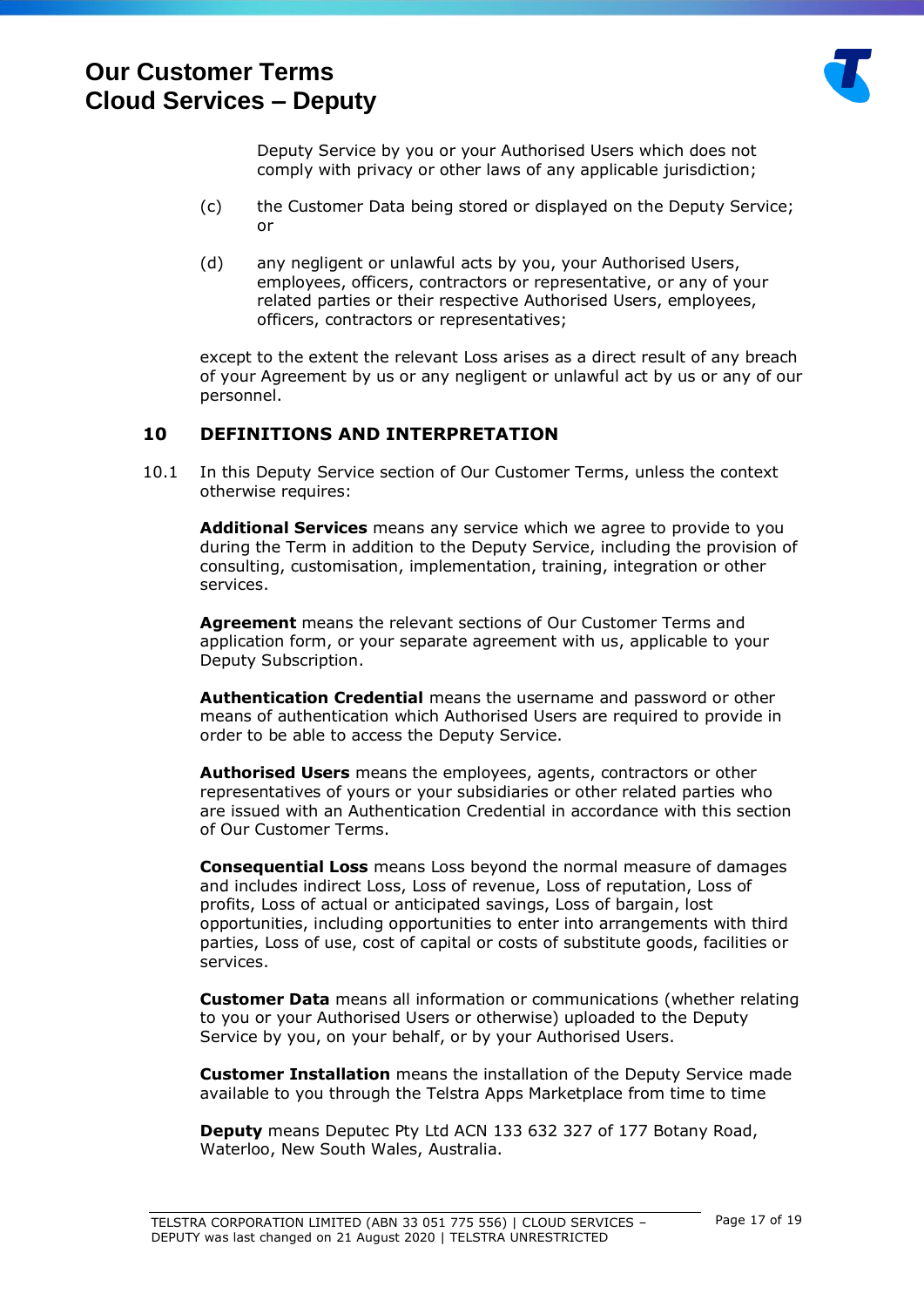

**Deputy Service** means a Free Subscription, Flexible Weekly, Premium, Enterprise Flexi or Enterprise Prepaid versions (as applicable) of the employee scheduling, time and attendance, task management, business procedure management, payroll integration, workplace social media services and other online software applications that we make available to you and your Authorised Users from time to time and includes (where applicable) the Customer Installation.

**Deputy Infrastructure** means the computer servers or other hardware used by Deputy in connection with its provision of the Deputy Service.

**Deputy Website** means the website located at [www.deputy.com](http://www.deputy.com) or the website located at such other URL that we notify you of from time to time.

**Documentation** means any manuals, guides, reference materials or other similar documents in any form that we make available to you in connection with the Deputy Service.

**Fees** means any fees or other amounts payable by you to us under this Deputy Service section of Our Customer Terms, including any fees for the provision of Additional Services.

**Free Subscription** means access to the version of the Deputy Service that we make available to customers at no charge from time to time.

**Improvement** means any modification, alteration, development, new use or other change to the Deputy Service that makes it more accurate, more useful, more functional, more efficient, more cost effective or in any other way preferable.

**Inactive Employees** means those employees who are not working for you and for whom you do not need to pay, including an employee:

- (a) for whom a shift has not been published;
- (b) for whom a timesheet has not been submitted for the employee; or

who has not performed management functions such as rostering, managing timesheets, exporting payroll information, managing tasks, creating journal entries or reviewing reports.

**Intellectual Property** includes all patents, designs, copyright, trade marks or circuit layout rights and any right to apply for the registration or grant of any of the above.

**Loss** means any loss, liability, cost, claim, expense, damage, charge, penalty, outgoing or payment however arising, whether present, unascertained, immediate, future or contingent and whether direct loss or Consequential Loss.

**Paid Subscription** means access to the versions of the Deputy Service that we make available to customers in return for the payment of the Fees from time to time.